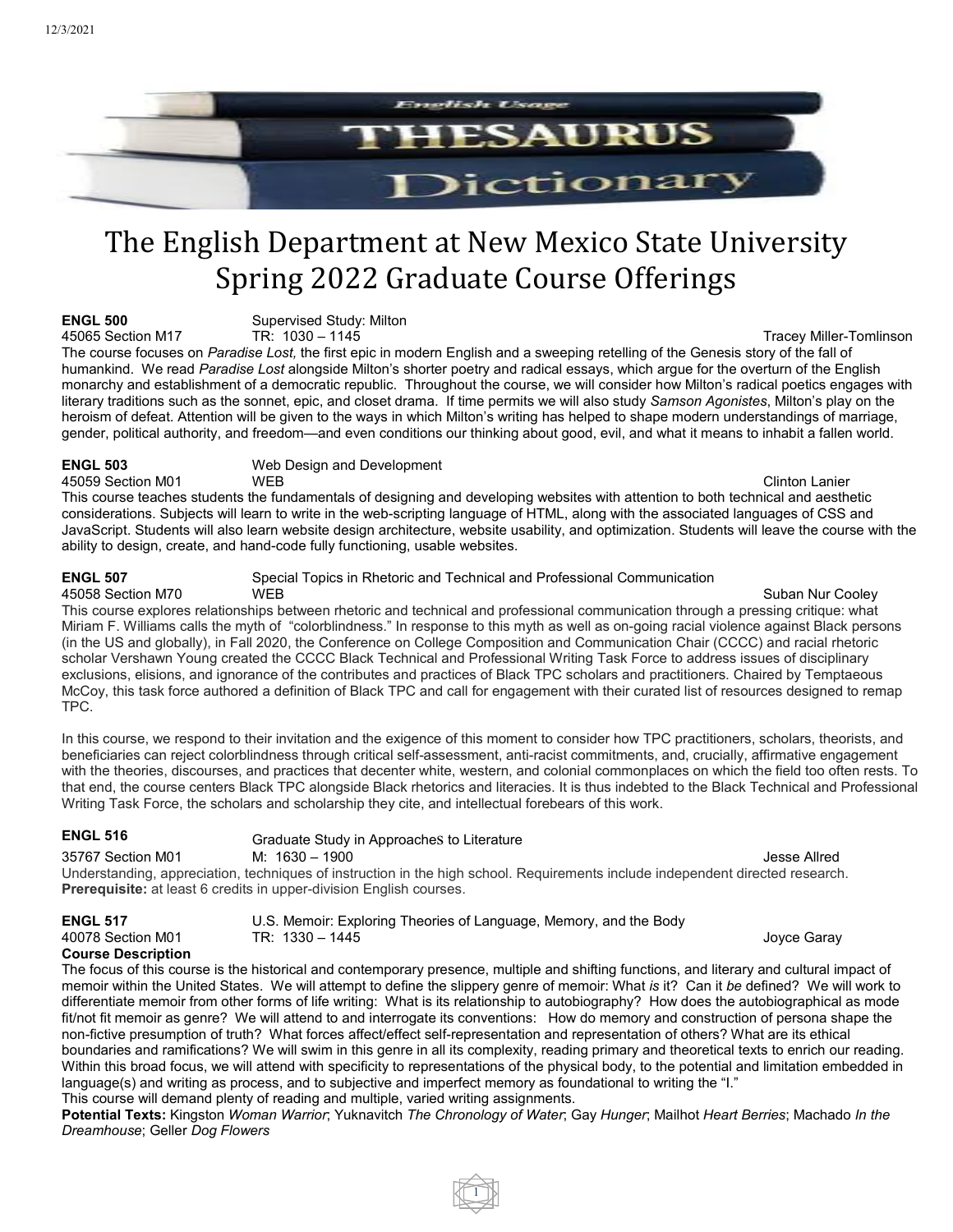## **ENGL 533** Victorian Literature: Work in the Victorian Novel

45061 Section M80 TR: 1500 – 1615 Tyson Stolte This course will explore the representation of work in a series of Victorian novels by such authors as Dickens, Charlotte Brontë, Gaskell, Eliot, Hardy, and Stoker. These texts chart the changing face (and place) of labor in the nineteenth century: the centralization of workers in major urban centers, the mechanization of production, the professionalization of several types of intellectual labor. The novels we will read offer a number of perspectives on how individuals are marked by work—variously figuring labor as corrupting, alienating, or redemptive and each traces the social effects of new forms of employment. These texts also engage with the question of what constituted *appropriate* work, as well as who was qualified to perform certain types of labor. In considering how these novels represent work, then, we will necessarily confront larger questions about the changing structure and values of Victorian culture.

**ENGL 534** Graduate Study: Form and Technique in Fiction

45052 Section M01 M: 1330 – 1600 Brandon Hobson In Form and Technique, we will read works by modern Native American writers that explore significant issues American Indian people on reservations and in cities face such as stereotypes, discrimination, domestic violence, addiction, and more. We'll discuss how Native writers use narrative and the craft of fiction to impose identity, nature, and look closely and think about celebration and ceremony. How do these works of fiction reflect the long term effects of colonialism and ongoing colonization? What are Indigenous conceptions of and relations to land? What is Native sovereignty and appropriation of Native cultures? Some of the authors we will be reading include Kelli Jo Ford, Louise Erdrich, Tommy Orange, Leslie Marmon Silko, N. Scott Momaday, and others.

**ENGL 549** Graduate Study in Writing<br>41118 Section M02 R: 1630 - 1900

41118 Section M02 R: 1630 – 1900 Reviewed Banazek Article Section Article Section Article Section Article Section Article Section Article Section Article Section Article Section Article Section Article Section Article Sect Representations—whether they take linguistic, imagistic, cartographic, or multimedia forms—are never neutral; rather they reflect, reproduce, distort, and enable various power structures, cultural dynamics, and ways of knowing. In this course, we will explore the complexity of representing place and space by critiquing, designing, and building digital Story Maps together. Students will explore environments near Las Cruces, learn from community partners, and work in teams to develop major Story Map projects. Projects will develop out of the interests and expertise of students in the class; they may include things like: presenting local oral histories cartographically; mapping public health issues; presenting human and non-human histories together; telling multi-generation family stories in multimedia formats; or building Story Maps for community partners based on their needs, goals, and target audiences. Reading that grounds our practices will cover geohumanities and narrative methodologies, Indigenous and feminist counter-mapping traditions, and conversations in critical media studies.

This course aims to break down divisions between the humanities, arts, social, and natural sciences. It is co-taught by Dr. Kerry Banazek in the Rhetoric and Professional Communication program and Dr. Eric Magrane in Geography (co-listed with GEOG 491/598). No technical experience is required; the course will include instruction in use of Esri Story Mapping tools, which use cloud-based software to combine cartographic representations with text, images, and multimedia content. RPC graduate students can request permission from their advisors to count this as a methods-intensive course.

**ENGL 564/664** Composition History and Theory<br>45053/45057 Section M01 M: 1630 – 1900

45053/45057 Section M01 M: 1630 – 1900 Eric House A popular narrative of the history of composition studies suggests that the open admissions era in the 1960s and 1970s stands as a point of origin for the field within higher education. Composition studies is thus often inextricably linked with pedagogy and becomes a space where language and writing are disciplined in the classroom according to the logics and legacies of the academic institution. This class seeks to reread this popular narrative of composition studies by remixing composition theory, understanding that writing practices from discourse communities outside of higher education have always impacted definitions and applications of composition. We will then investigate how conversations of pedagogy, culture, technology, power, and identity all impact both composition history and the current trends within composition theory

### *Potential Readings*

Kynard, Carmen. *Vernacular Insurrections: Race, Black Protest, and the New Century in Composition-Literacies Studies*. SUNY Press. 2013

Won Lee, Jerry. *The Politics of Translingualism: After Englishes*. Routledge. 2017

Shipka, Jody. *Toward a Composition Made Whole*. University of Pittsburgh Press. 2011

Inoue, Asao. *Anti-Racist Writing Assessment Ecologies: Teaching and Assessing Writing for a Socially Just Future.* WAC Clearinghouse. 2015

**ENGL 569** American Melodrama: Race and Sex in Closeup<br>45060 Section M01 W: 1630 – 1900

Jean-Thomas Tremblay

Melodrama is having a moment. Long reviled and derided (for reasons we will tally), this sensational mode has, over the past two decades, become an object of attention and appreciation in its own right. Perhaps melodrama speaks eloquently to our present. Perhaps it makes available historical narratives we are now willing to confront. This course interrogates the collective subject anchoring those statements—the "we" that emerges whenever melodrama is brought up. We zoom in on melodrama's relation to the "American imaginary" and its role in organizing fantasies around citizenship, mobility, privacy, and publicness. Although it originates in eighteenth- and nineteenth-century French romantic dramas, French and British sentimental novels, and European operas, the melodrama appears most at home in the United States; U.S. film and media industries have been melodrama factories, and denizens have long formulated individual and national conundra and antagonisms in melodramatic terms. Throughout the semester, we survey melodramatic accounts of inhabiting and transcending racist, sexist, classist, and ableist structures across a literary and cinematic archive. Paying particular attention to a pair of melodramatic conventions that double as narrative and existential problems—the "impossible situation" and the "false